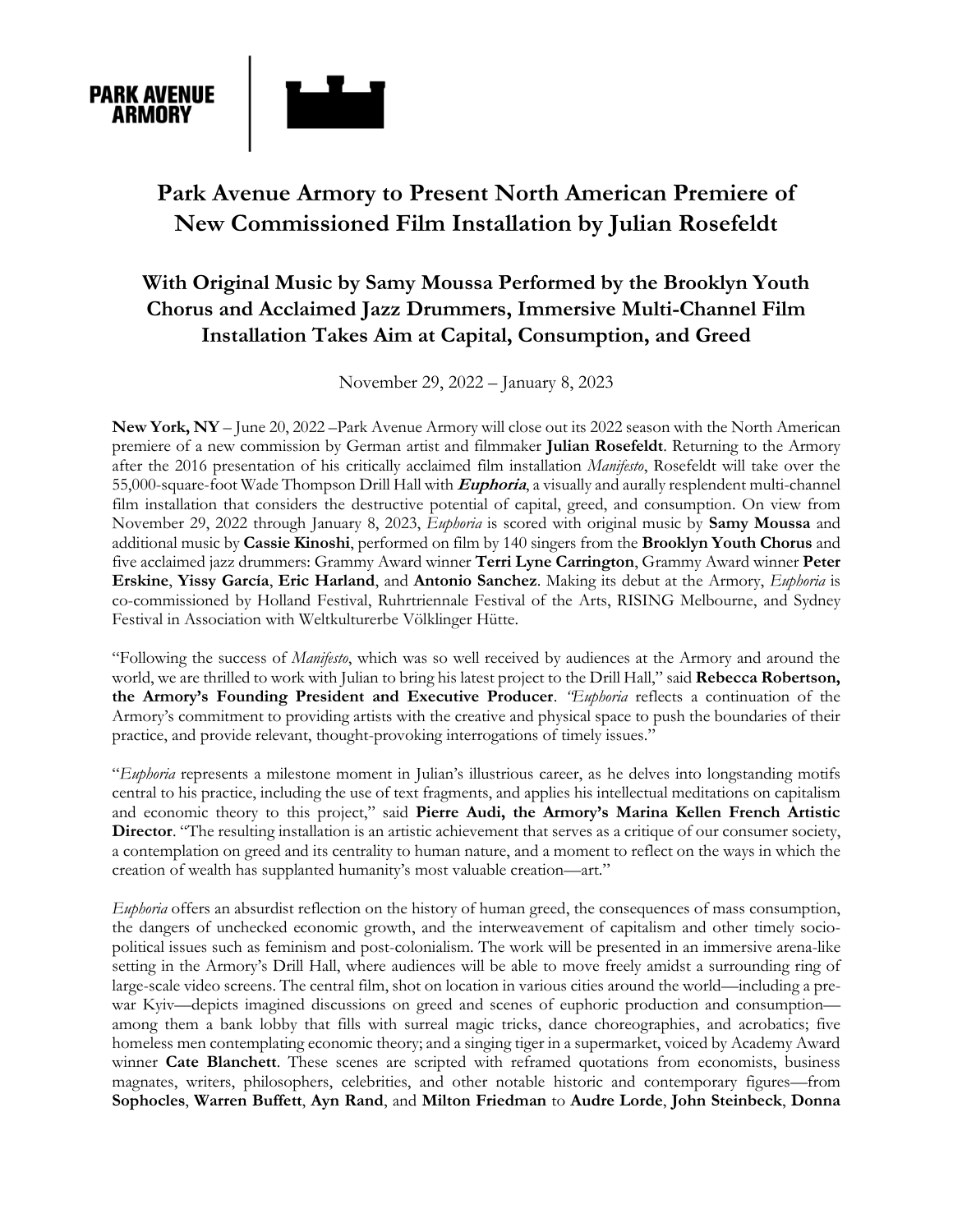**Haraway**, and **Snoop Dogg**—creating unexpected juxtapositions of language and context that bring new meaning, relevance, and impact to the words. The accompanying musical elements will be projected simultaneously on a surrounding ring of screens, with the singers of the Brooklyn Youth Chorus—projected life-size—functioning almost as the commenting chorus in classical Greek theater as they echo fragments of text from the dialogues and monologues in the central film. A group of five of America's most acclaimed jazz drummers perform a rhythmic score mimicking the constant hum of the machinery of capitalism.

"*Euphoria* is the result of my longstanding interest in the texts of economic theory and offers the space for dialogue and reflection as we witness society's ongoing euphoric, unlimited consumption binge," said Julian Rosefeldt. "As the seldom questioned motto of continual economic growth unfolds globally and limitlessly, my work addresses the lack of an alternative. The seductive aspect of capitalism concerns all of us, because as individuals we are all part of the system, which extends far beyond economics to create imbalances and inequalities in the social and political issues of our time."

#### **PERFORMANCE SCHEDULE**

#### **November 29, 2022 – January 8, 2023**

Mondays–Thursdays: 12:00pm–7:00pm Fridays: 12:00pm–9:00pm Saturdays: 12:00pm–7:00pm Sundays: 12:00pm–6:00pm

#### **Holiday Hours:**

Christmas Eve and New Year's Eve: 12:00pm–4:00pm Christmas Day: Closed

## **TICKETS**

Tickets start at \$18 plus fees and can be purchased at armoryonpark.org or by phone through the Armory Box Office at (212) 933-5812, Monday through Friday from 10am to 6pm.

## **INSTALLATION CREDITS**

Commissioned and Produced by **Park Avenue Armory** Co-Commissioned by **Holland Festival, Ruhrtriennale Festival of the Arts, RISING Melbourne, Sydney Festival, in Association with Weltkulturerbe Völklinger Hütte**

Written, Directed, Produced **Julian Rosefeldt** Music **Samy Moussa**

Executive Producer **Wassili Zygouris** Executive Producer Kyiv **Anastasiya Bukovska, Tatyana Kurmaz, Family Production** Executive Producer New York **Christian Detres, See The Tree Productions** Executive Producer Sofia **Konstantina Manolova, Solent Film**

Director of Photography **Christoph Krauss** Set Design **Nadja Götze** Costume Design **Daniela Backes, Bina Daigeler** Hair/ Make-Up **Julia Böhm, Katharina Thieme, Sonia Salazar-Delgado** Choreography, Bank Scene **Richard Siegal** Sound Recording **David Hilgers, Oliver Göbel, Ludwig Fiedler**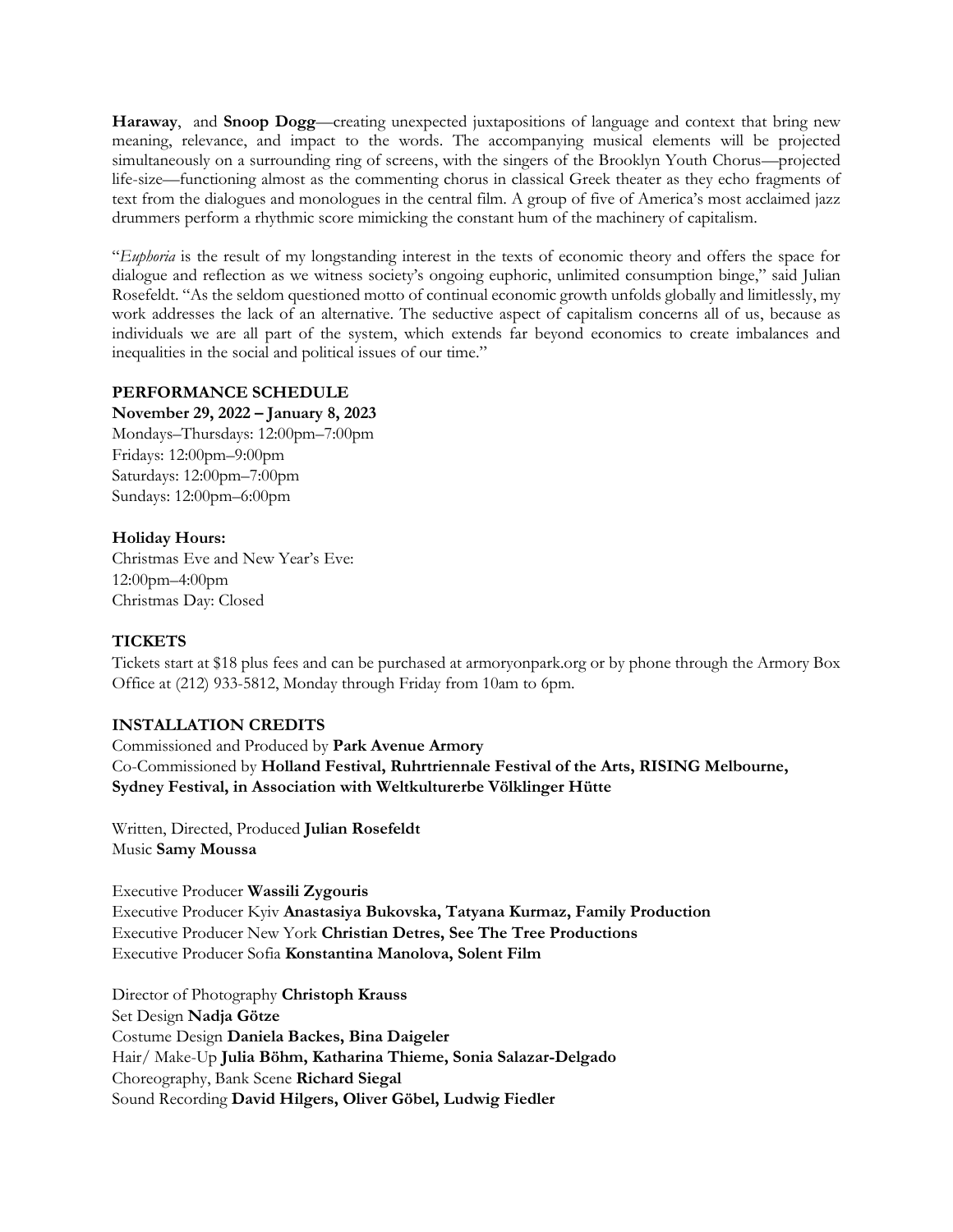Sound Design **Thomas Appel** Editing **Bobby Good**

Dramaturgy **Tobias Staab** Text collages **Julian Rosefeldt, Tobias Staab** Dramaturgical advice **Janaina Pessoa** Assistant Director **Denis Sonin, Ires Jung** Casting **Cassandra Han**

Musical Concept **Julian Rosefeldt** Composition **Samy Moussa** Additional Music **Cassie Kinoshi** Brooklyn Youth Chorus Director **Dianne Berkun Menaker** Music Production **Ed Williams, Dianne Berkun Menaker** Sound engineer music recording **Isaiah Abolin**

With **Giancarlo Esposito, Virginia Newcomb, Ayesha Jordan, Kate Strong, Jeff Wood, Erik Hansen, Tim Williams, Jeff Burrell, Robert Bronzi, Rocio Rodriguez-Inniss, Dora Zygouri, Esther Odumade, Tia Murrell, Asa Ali, Luis Rosefeldt, Richard Siegal, Nena Sorzano, Corey Scott-Gilbert, Jared Brown,** and the voice of **Cate Blanchett**

And **Terri Lyne Carrington, Peter Erskine, Yissy Garc**í**a, Eric Harland, Antonio Sanchez**, as well as the singers of the **Brooklyn Youth Chorus**.

#### **SPONSORSHIP**

Citi and Bloomberg Philanthropies are the Armory's 2022 Season Sponsors.

Support for Park Avenue Armory's artistic season has been generously provided by the Charina Endowment Fund, the Donald A. Pels Charitable Trust, The Harold and Mimi Steinberg Charitable Trust, the Fan Fox and Leslie R. Samuels Foundation, the Howard Gilman Foundation, the Horace W. Goldsmith Foundation, The Shubert Foundation, The Emma and Georgina Bloomberg Foundation, the Marc Haas Foundation, the Leon Levy Foundation, the May and Samuel Rudin Family Foundation, Gregory Annenberg Weingarten, GRoW @ Annenberg, the Richenthal Foundation, and the Isak and Rose Weinman Foundation. Additional support has been provided by the Armory's Artistic Council.

#### **ABOUT JULIAN ROSEFELDT**

The Berlin-based artist Julian Rosefeldt (born 1965 in Munich) studied Architecture in Munich and Barcelona (MA 1994). He is internationally renowned for his visually opulent and meticulously choreographed moving image artworks, mostly presented as complex multi-screen installations. Inspired equally by the histories of film, art, and popular culture, Rosefeldt uses familiar cinematic tropes to carry viewers into surreal, theatrical realms, where the inhabitants are absorbed by the rituals of everyday life, employing humor and satire to seduce audiences into familiar worlds made strange. Rosefeldt holds a professorship of Media Art at the Academy of Fine Arts in Munich since 2011.

Recent solo shows were held at: Museum MACAN (2020), Jakarta; Hirshhorn Museum and Sculpture Garden, Washington, D.C. (2019); The Israel Museum, Jerusalem (2019); Hauser & Wirth, Los Angeles (2018); Musée d'art contemporain Montréal (2018); Auckland Art Gallery (2018); Nikolaj Kunsthal, Copenhagen (2017); HOW Art Museum, Shanghai (2017); National Gallery Prague (2017); Park Avenue Armory, New York (2016);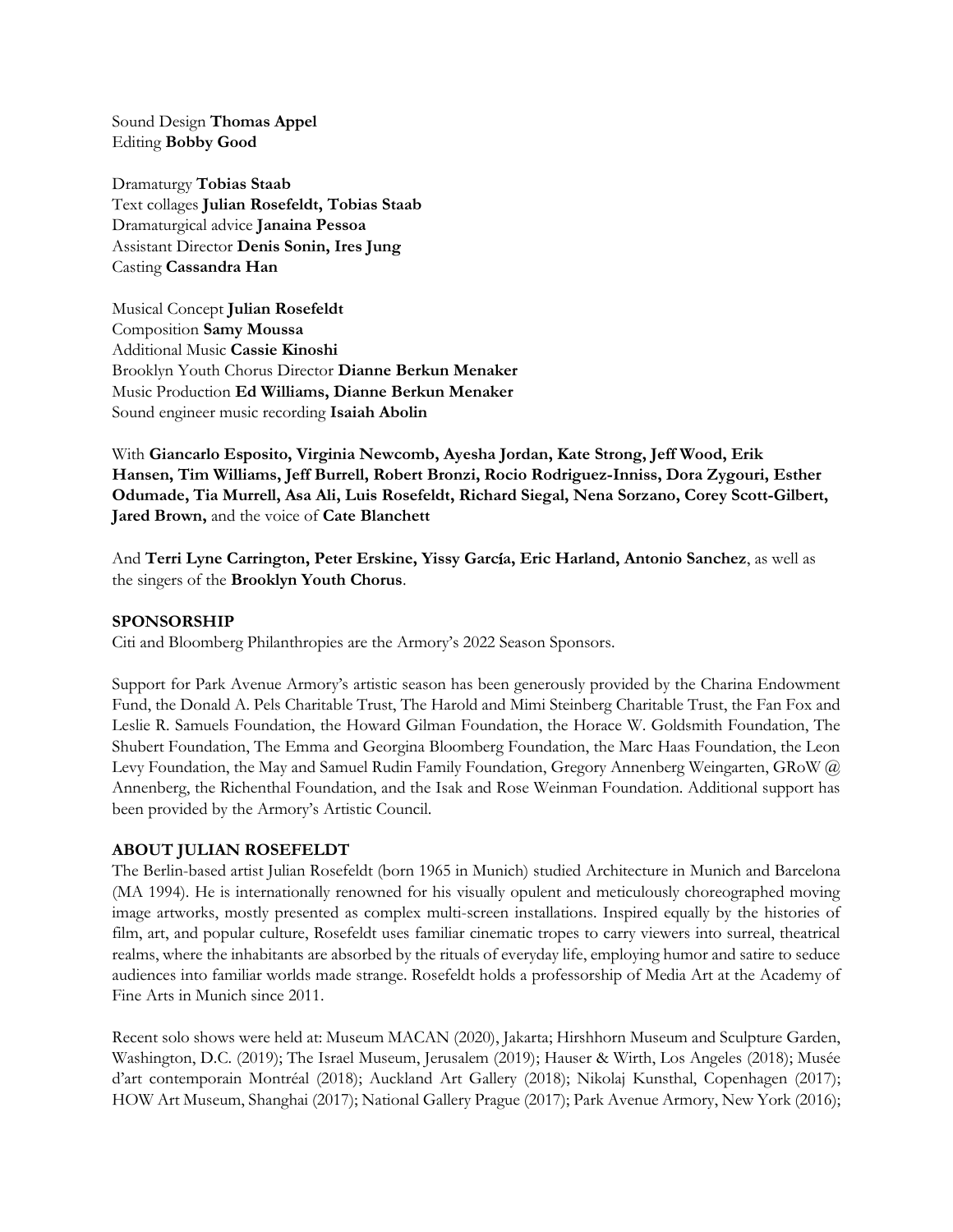Hamburger Bahnhof – Museum für Gegenwart, Berlin (2016); Sprengel Museum Hanover (2016); and ACMI – Australian Centre for the Moving Image, Melbourne (2015). Recent group shows include *The Cindy Sherman Effect*, Kunstforum Vienna (2020); *Hollywood and other Myths*, Tel Aviv Museum of Art (2018); and 1st Riga Biennial (2018).

Collections including his works, a.o.: Museum of Modern Art New York; Goetz Collection Munich; Nationalgalerie Berlin; National Gallery of Victoria, Melbourne; The Israel Museum, Jerusalem; CIFO – Cisneros Fontanals Art Foundation, Miami; and Art Gallery of New South Wales, Sydney.

## **ABOUT SAMY MOUSSA**

Samy Moussa is a Canadian composer and conductor, born in Montreal in 1984. He was awarded a year-long fellowship at the German Academy in Rome "Villa Massimo" (2018-19), the Hindemith Prize (2017), Quebec's Composer of the Year (2015), and the Composer's Prize from the Ernst von Siemens Music Foundation (2013). He has conducted the Bayerische Staatsoper, Vienna Radio Symphony Orchestra, Vancouver Symphony Orchestra, and Zurich Chamber Orchestra, among others. Moussa is currently composing a new work for the Vienna Philharmonic and Christian Thielemann. His music for orchestra has been championed by world renowned conductors such as Christoph Eschenbach, Hannu Lintu, Stéphane Denève, and Kent Nagano. Past performers of his compositions include the Dallas Symphony Orchestra, Deutsches Symphonie-Orchester Berlin, Toronto Symphony Orchestra, Brussels Philharmonic, and Bavarian Radio Symphony Orchestra. His music is published by Durand (Universal Music Publishing Classical).

## **ABOUT CASSIE KINOSHI**

Cassie Kinoshi (b. 1993) is a Mercury Award-nominated and Ivors Academy Award-winning (formerly known as BASCA, British Composer Award) London-based composer, arranger, and alto-saxophonist. She is currently working in theater, film, contemporary dance, and both the jazz and classical performance worlds. Kinoshi is best known for her work with her large ensemble seed (formerly known as SEED Ensemble) alongside bands KOKOROKO and Nérija. She was Mercury Musical Developments' and Musical Theatre Network's Cameron Mackintosh Resident Composer Scheme recipient at Dundee Rep Theatre from 2018-19 and was a part of the London Symphony Orchestra Panufnik Scheme 2018-19.

Outside of theater, Kinoshi has worked as a curator for the Royal Albert Hall's Elgar Room alongside Moses Boyd (Unstoppable Voices, 2018) as well as writing and arranging music for events such as Women of the World Festival 2017 (Royal Festival Hall). She also featured as a part of Soweto Kinch's BBC Four show *Jazzology* and is regularly invited as a radio and live panel guest to discuss politics, society, and music. Kinoshi also works as an educator and workshop leader, her most recent work being at the EFG London Jazz Festival 2019 for Serious' Womxn Make Music performance at the Southbank Centre.

## **ABOUT BROOKLYN YOUTH CHORUS**

Founded in 1992, Brooklyn Youth Chorus is regarded as one of the top youth choruses in the United States, noted both for its artistic rigor and its high-quality musical training of more than 600 young singers each year.

Brooklyn Youth Chorus began with the mission to provide the highest-quality musical training to New York City's young people. In addition to providing training and educational programming for the more than 600 choristers in our seven training divisions, the typical season includes more than 30 professional-level performances for its top three performing ensembles, including commissioned full-length vocal theater productions as well as artistic collaborations with artists and organizations including the New York Philharmonic, indie rock band The National, Sir Elton John, and many more.